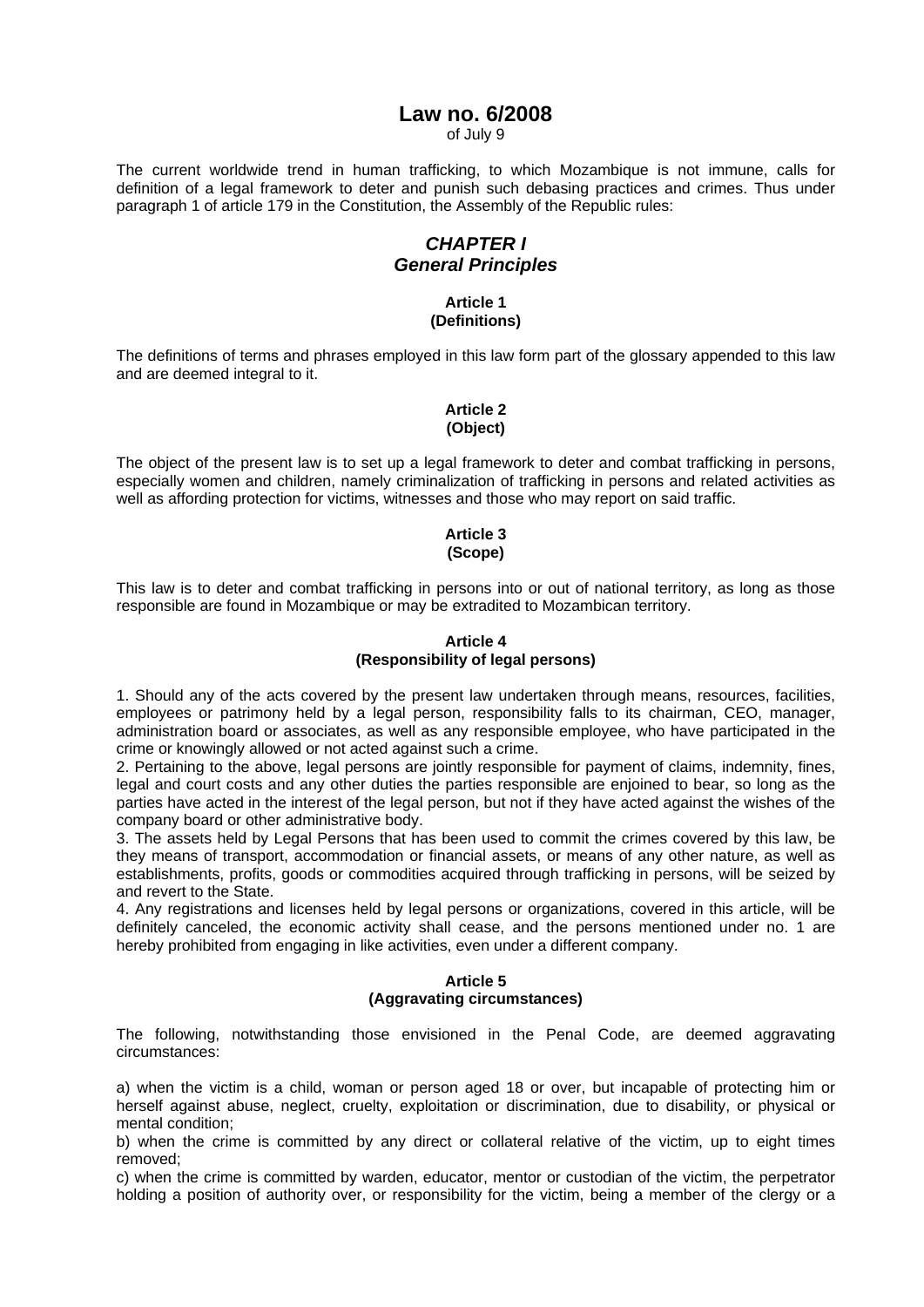minister to any cult;

d) when the crime is committed by any public authority;

e) when the crime is committed against a person in asylum;

f) when the crime is committed by one charged with protection of the victim;

 $\alpha$ ) when the victim is used to commit crimes or engaged in armed conflict:

h) when the crime is committed by a syndicate, criminal association or involves a large number of victims;

i) when the crime or the period of time during which the crime is committed results in psychological illhealth, mutilation or contagion by HIV/AIDS and sexually-transmitted diseases.

#### **Article 6 (Attenuating circumstances)**

Attenuating circumstances are envisioned in penal law and include, among others, spontaneous and voluntary cooperation with the authorities tasked with investigating the crime.

#### **Article 7 (Penal action)**

Penal action against the crimes covered by this law does not depend on complaint, denunciation or report from the victim or its legal representatives.

#### **Article 8 (Duty of report)**

All citizens are compelled to report to the relevant authorities any facts that are part of the crimes covered by this Law.

#### **Article 9 (Compulsory report)**

1. All employees of Immigration services, customs agents or border police, doctors or health workers and any other civil servant, coming into knowledge that a person is a victim of traffic, is especially compelled to report it to the relevant authorities.

2. Police authorities coming into this knowledge autonomously or through report must initiate the investigative process necessary to prosecution of the perpetrator(s).

# *CHAPTER II On the crime of trafficking in persons and connected crimes*

#### **Article 10 (Trafficking in persons)**

All those who recruit, transport, give shelter to, supply or receive a person, by any means, including under pretext of domestic work, or work abroad, training or apprenticeships, forced labor, slavery, indentured servitude or debt servitude will be punished by 16 to 20 years of imprisonment.

#### **Article 11 (Pornography and sexual exploitation)**

All those who traffic in persons for money, profit or any other advantage, namely a Mozambican citizen dealing with a foreign citizen for purposes of marriage do acquire, buy, offer, sell or trade the person for involvement in pornography, sexual exploitation and forced labor, slavery, indentured servitude or debt servitude will be punished by 16 to 20 years of imprisonment.

## **Article 12 (Adoption for illicit purposes)**

All those who adopt or facilitate adoption of persons for involvement in prostitution, sexual exploitation and forced labor, slavery, indentured servitude or debt servitude will be punished by 16 to 20 years of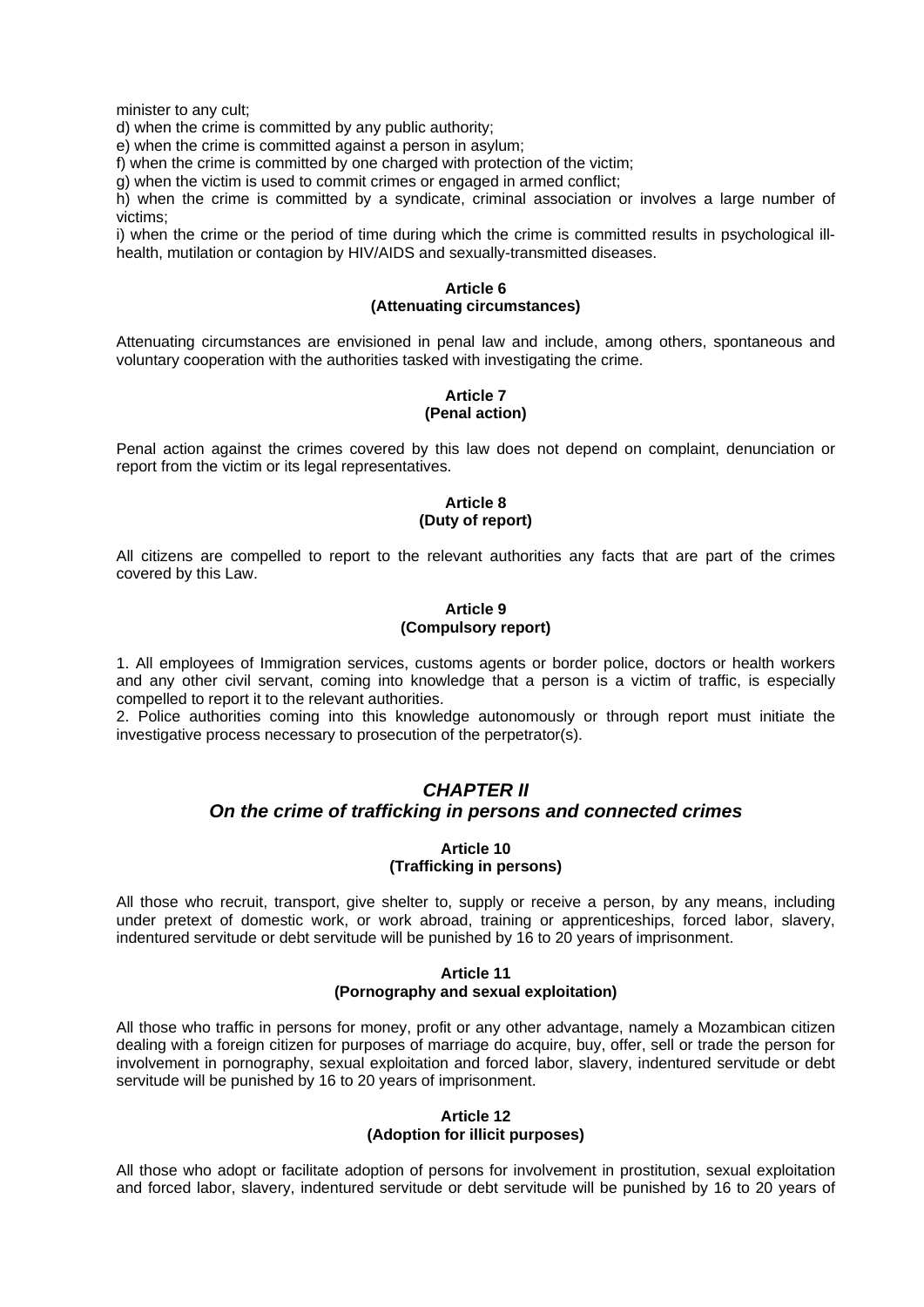imprisonment.

#### **Article 13 (Transportation and kidnapping)**

All those who recruit, hire, adopt, transport or kidnap a person through threats or use of force, fraud, deceit, coercion or intimidation, for the purpose of removing or selling the internal organs of said person, will be punished by 16 to 20 years of imprisonment.

#### **Article 14 (Lease of real estate for purposes of trafficking)**

All those who knowingly rent or sublet or allow use of any house or structure for the purpose of trafficking in persons will be punished by 8 to 12 years of imprisonment.

#### **Article 15 (Publicity and promotion of trafficking)**

All those who publicize or advertise, print, transmit or distribute, or cause publicity, publication, printing, transmission or distribution, by any means, including use of information technologies and the internet, or any other propaganda material promoting trafficking in persons will be punished by 2 to 8 years of imprisonment.

#### **Article 16 (Destruction of travel documents)**

All those who confiscate, hide or destroy a passport, travel documents, documents or personal belongings of trafficked persons to prevent them from leaving the country or seeking the help of the Government or competent authorities will be punished by 2 to 8 years of imprisonment.

#### **Article 17 (Financial benefits)**

All those who knowingly benefit, financially or otherwise, or resort to work or services of a person subject to involuntary servitude, forced labor or slavery, shall be punished by 8 to 12 years of imprisonment.

#### **Article 18 (Victim consent)**

The victim's consent does not exclude or mitigate criminal liability attributable to the perpetrators of the crimes covered by this Law.

## **Article 19 (Supplementary penalties)**

1. The former articles notwithstanding, should any foreign perpetrator be convicted of any of the crimes covered by this Law, it is possible to determine expulsion from the country after the convict has served prison time, save if national interest recommends immediate expulsion or any agreements to that effect are in place, having been subscribed by the government.

2. Conviction for these crimes, as envisioned by law, also entails:

a) that all movable and fixed assets, as well as profits from the crime will devolve upon the State;

b) prohibiting commercial activity, if the perpetrator conducts such activities, for a period of 5 to 10 years;

c) wind-up of the company, establishment or closure of the site where the facts have occurred for a period of 2 to 6 years;

d) confiscation and cancellation of licenses issued to the perpetrator;

e) prohibiting new activities that, due to their nature, might facilitate trafficking in persons;

f) payment of damages to the victim and compensation for harm or damage caused.

## *CHAPTER III*

## *On the victims, informers, witnesses and social activists*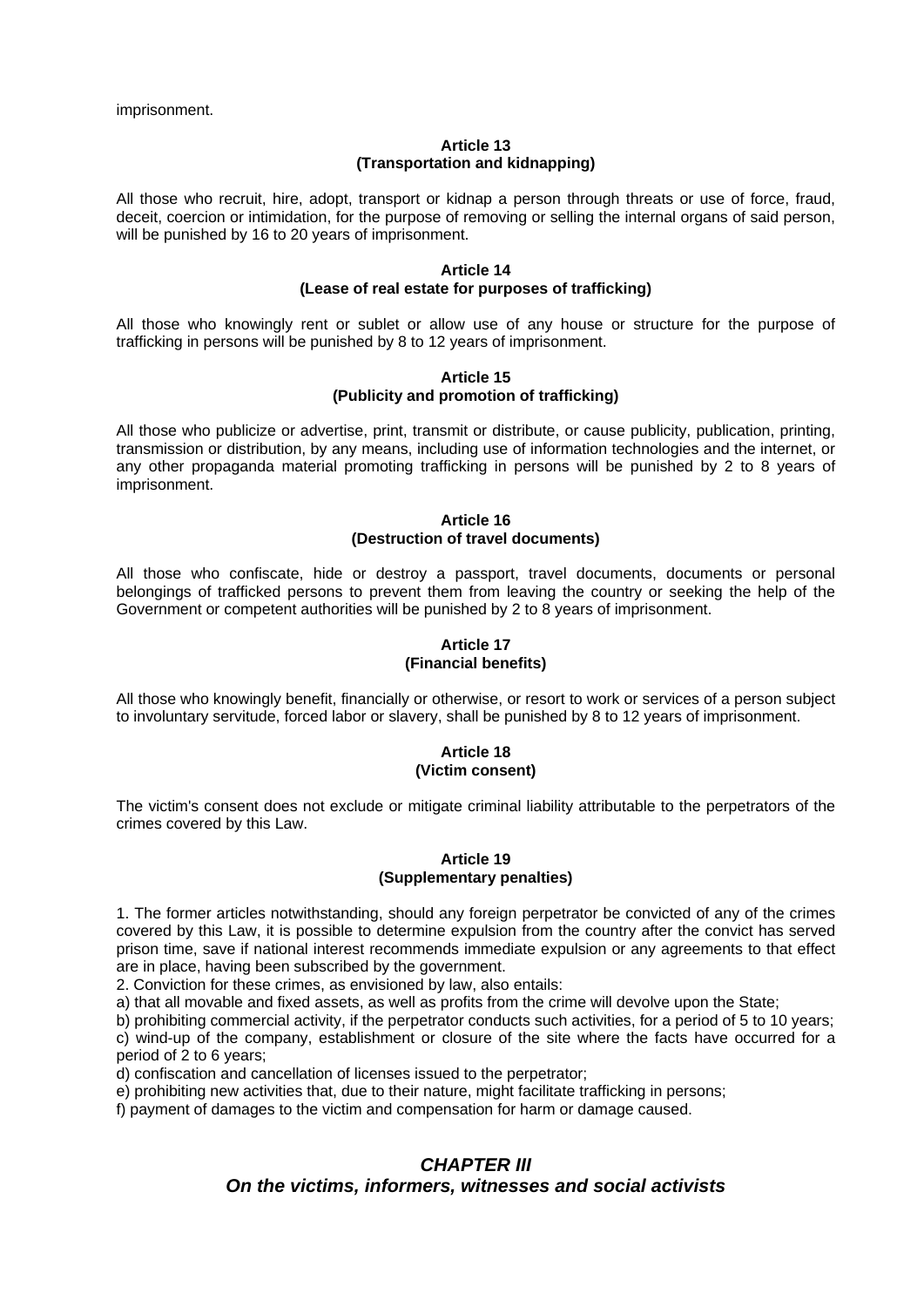## **Article 20 (Witness protection)**

1. The victims of the crimes covered by this Law are entitled to standard witness protection for witnesses undergoing judicial procedures and, especially, entitled to anonymity during trial and even afterwards. Special protection is enforced especially under the following cases:

a) the person has illegally entered the country or a third country, with or without documents required by law;

b) pregnancy;

c) disability;

d) having been infected by HIV/AIDS, sexually transmitted disease; or malnourishment as a consequence of trafficking;

e) legal minority;

f) the person engages in prostitution due to trafficking.

2. People are entitled by law to special protection who, as a consequence of their physical, psychological, economic, material or social predicament may become vulnerable to the crimes covered by this Law.

3. Victims of trafficking are not criminally liable for the commission of trafficking-related acts included in this law or any others they are coerced into, their consent being irrelevant.

#### **Article 21 (Other protection measures)**

1. To ensure recovery, rehabilitation and social reinsertion, victims are entitled to:

a) emergency shelter and appropriate accommodation;

b) medical and medicinal assistance;

c) psychological monitoring and assistance;

d) counseling;

e) free legal representation and sponsorship of legal fees;

f) vocational education and training, qualifying for a given profession.

2. A supervision, monitoring and follow-up of recovery, rehabilitation and reinsertion must be implemented by the State.

#### **Article 22 (Right to information)**

Victims of trafficking have the right to be duly informed or their rights, protection measures, support organizations and programs, the ongoing status of criminal proceedings and any other information relevant to their predicament.

#### **Article 23 (Repatriation of the victims of trafficking)**

1. Within the scope of international relations, the Government must promote actions leading to international agreements on repatriation of Mozambicans who have been trafficked and are abroad, as well as ensuring repatriation of foreign citizens located in Mozambique.

2. The government must see that victims of trafficking await repatriation in adequate accommodation centers, where they may enjoy medical assistance and be provided with suitable nutriment.

3. Foreign citizens trafficked into Mozambique cannot be repatriated to their home country unless the following conditions are cumulatively ensured:

a) safety of the person during the process of repatriation;

b) safety of the person in the country they are being conveyed to;

c) reduced risk of the repatriated person being victimised by traffic again.

4. In the cases foreseen under 3, the victim has a right to being informed on preparations and conditions of their reception at their final destination.

5. The relevant Mozambican authorities must facilitate and put in place conditions so that Mozambicans or foreigners residing in Mozambique that have been trafficked into other countries may return and be assisted on national territory, namely:

a) assess risks to the security and life of the victim after repatriation;

b) adopting measures to receive the victim at any entry point on national territory;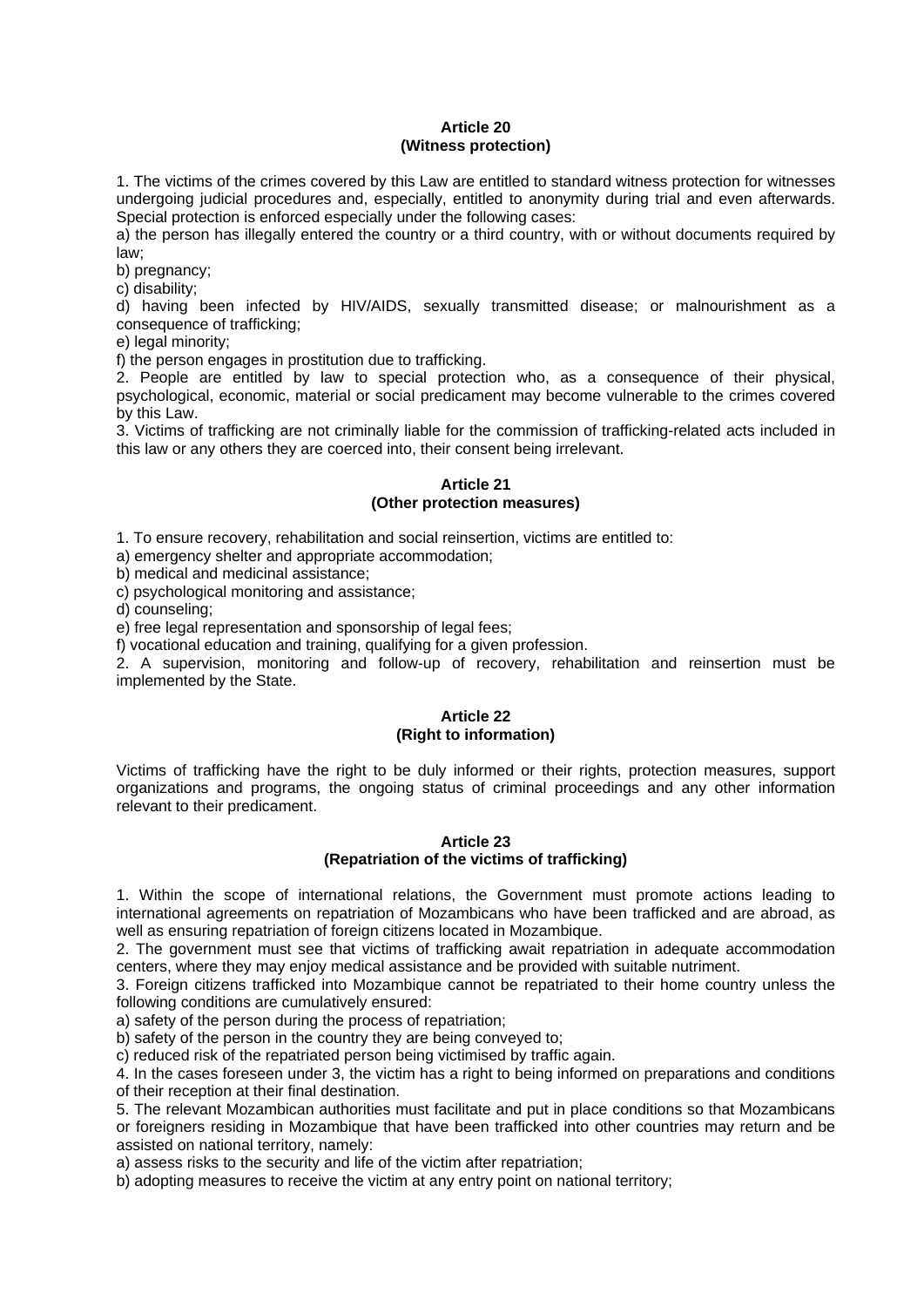c) issue travel documents or any other authorizations necessary to the person's travel through and entrance into Mozambique;

d) After entrance into national territory, route the victim to organizations that can assess the victim's predicament.

#### **Article 24 (Residence in the country)**

Legal demands notwithstanding, the relevant authorities will issue temporary residence permits to victims of trafficking that:

a) are located in Mozambique;

b) agree to cooperate with the authorities in investigation and prosecution of trafficking;

c) are in custody of relief organizations or other duly authorized persons.

#### **Article 25 (Protection of informers and witnesses)**

1. Informers, witnesses and social activists benefit from protection ensured by the relevant authorities whenever a threat, clear and present, or imminent, is posed, and their life or physical/moral integrity is in jeopardy.

2. Whenever a threat is verified, the court in charge of prosecution will determine measures to protect the victims, witnesses, informers, social activists and their families.

3. Police protection can be ordered at any stage, as long as due communication procedures are observed.

#### **Article 26 (Informers and witnesses)**

1. No plaintiff, whether informer or witness, may be subject to disciplinary action or have their professional careers harmed, be persecuted for their complaint or for reporting the crimes covered by this Law.

2. Whoever violates the provisions of no. 1 above shall be subject to imprisonment for up to a year and fined for up to six months.

3. Duly chartered public organizations may act as informer, witness or plaintiff.

4. Harsher punishment notwithstanding, whoever imposes penalties, persecutes or in any way harms plaintiffs, informers, witnesses or assistants in their professional careers shall be imprisoned for up to a year and fined for up to six months.

## **CHAPTER IV Prevention of trafficking**

## **Article 27 (Prevention and fight against trafficking)**

It falls to the Government to promote, coordinate and undertake actions tending to prevent and combat trafficking in persons, either directly or through the terms of legislation applicable to partnerships between the State and civil society, namely:

a) Awareness campaigns, through mass media or any other proven effective, on recruiting techniques used by traffickers, strategies employed to keep victims subdued, forms of abuse the victims are subject to, as well as on the relevant authorities, organizations and bodies that may render assistance or convey information

b) protection and social reinsertion of victims

c) investigation and data collection on victims, especially women and children at the communities where they reside

d) coordination with local government including community authorities for combat against situations of vulnerability.

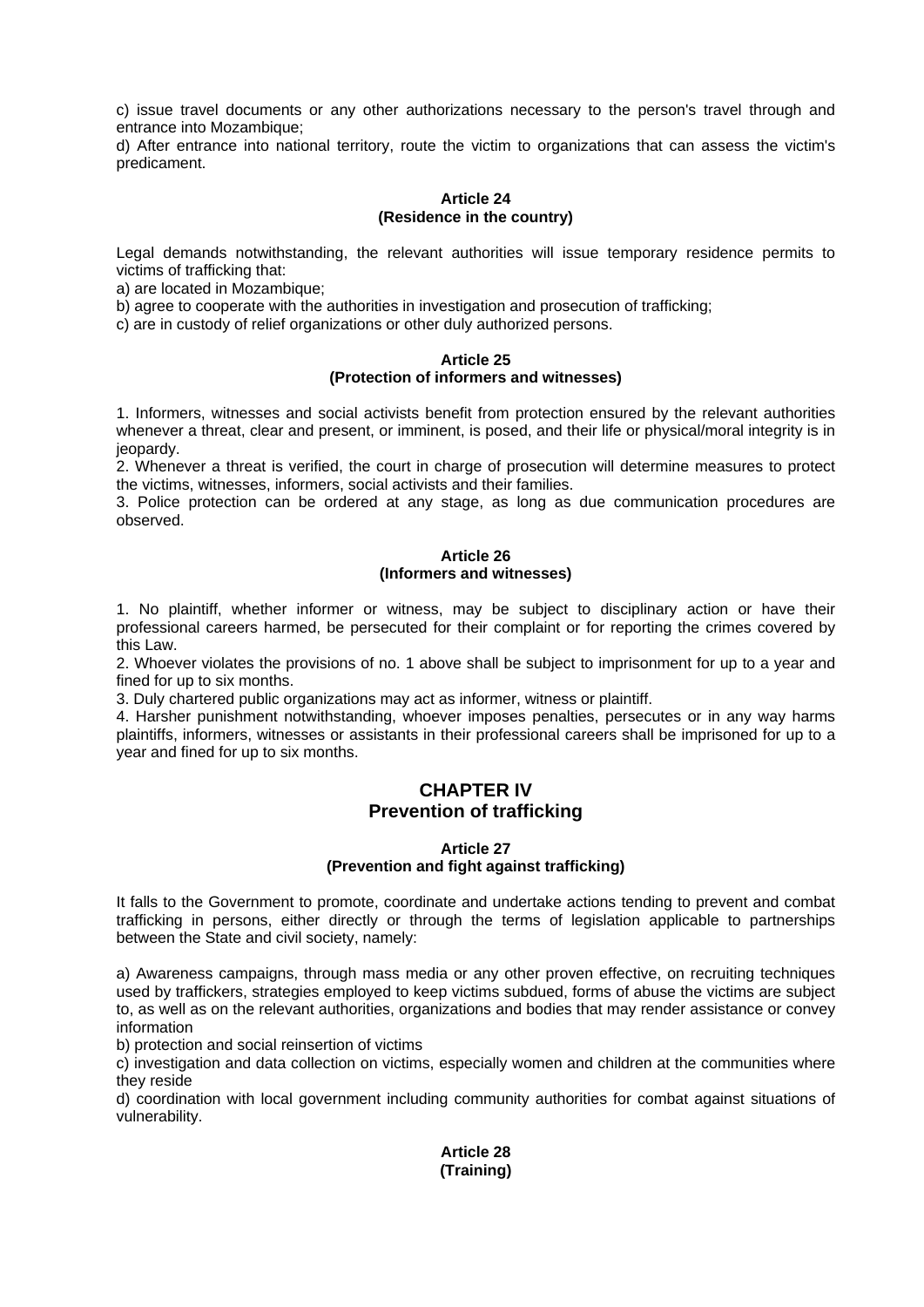Within the scope of prevention and combat against trafficking, it falls to the Government to provide specialist training for immigration, border patrol and customs officers.

## *CHAPTER V Final provisions*

#### **Article 29 (Allocation of profits)**

Lucre, products and commodities employed in trafficking or resulting from same, which under this Law devolve to the State, will be allocated to programs for the prevention of trafficking and the social reinsertion of victims.

#### **Article 30 (Regulations)**

It falls to the Government to draft the regulations pertaining to this Law, as well as to implement needed mechanisms and organizations.

#### **Article 31 (Complementary legislation)**

The crimes covered by this law also fall under the scope of the Penal code and relevant pertinent complementary legislation.

Approved by the Assembly of the Republic on April 23, 2008.

The President of the Assembly of the Republic, Eduardo Joaquim Mulémbwè.

Decreed on June 16, 2008.

Let it be published.

The President of the Republic, Armando Emílio Guebuza.

ANNEX

# **Glossary**

For the purposes of this law the following definitions apply:

**Child**: any person under the age of eighteen.

**Sexual exploitation**: involvement of a person in prostitution or production of pornographic material under duress, threat, deception, coercion, abandonment, use of force, abuse of authority, debt servitude, fraude or through abuse of vulnerability.

**Pornography**: any representation, through publication, display, cinematography, obscene spectacle, information technology or any other means, of a person involved in explicit sexual activity, either real or simulated, or any other representation of the sex organs of a person for primarily sexual purposes.

**Prostituion**: any act, transaction or scheme whereby one person uses another for sexual intercourse or lascivious conduct in exchange for money, profit or any other advantage.